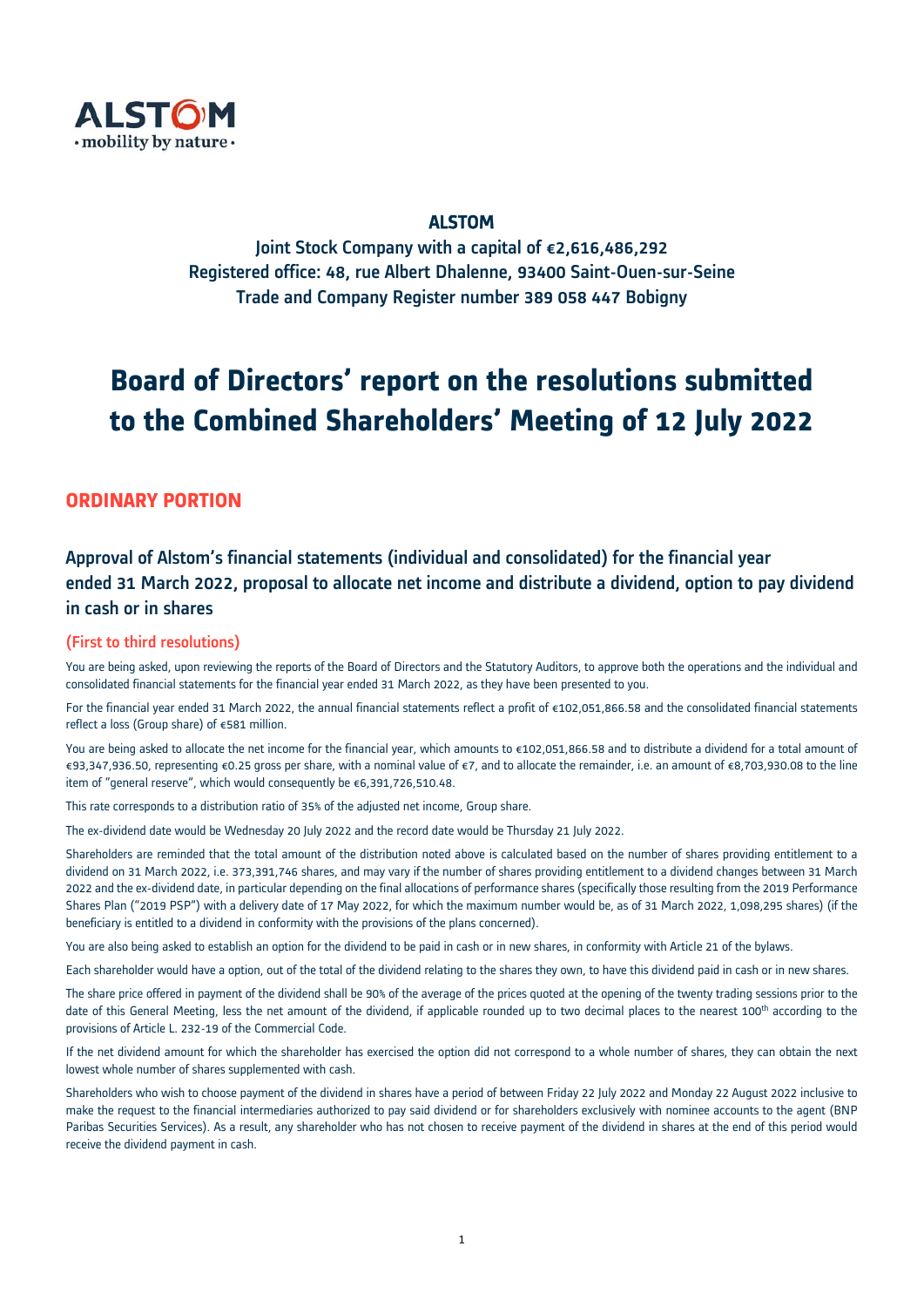Shareholders who choose a cash payment will receive this payment on Friday 26 August 2022. The new shares allocated to the shareholders who chose to receive the payment of the dividend in shares will occur on the same day as the payment of the dividend in cash, i.e. Friday 26 August 2022.

The shares issued in payment of the dividend will have immediate dividend rights.

The Board of Directors can delegate powers as needed to implement this resolution, to record the completed increase in capital resulting from the exercise of the option for payment of the dividend in shares, to change the bylaws as a result, and to proceed with the disclosure formalities.

Shareholders are reminded that the following dividends were paid the last three financial years:

| <b>Financial year ended</b>                                     | 31 March<br>2021 | 31 March<br>2020 | 31 March<br>2019 |
|-----------------------------------------------------------------|------------------|------------------|------------------|
| Gross dividend per share (in $\epsilon$ )                       | 0.25             |                  | 5.50             |
| Amount per share eligible<br>for reduction (in $\epsilon$ )     | 0.25             |                  | 5.50             |
| Amount per share not eligible<br>for reduction (in $\epsilon$ ) |                  |                  |                  |
| <b>TOTAL DIVIDEND</b>                                           | 92.975           | ۰                | 1.233            |

### Regulated agreements

#### (Fourth resolution)

Within the context of resolution 4, you are asked to formally note the absence of a new agreement of the type specified in Articles L. 225-38 et seq. of the Commercial Code.

# **Directorships**

#### (Fifth to seventh resolutions)

The directorships of Ms. Bi Yong Chungunco, Ms. Clotilde Delbos and Mr. Baudouin Prot will end following this General Meeting.

At the recommendation of the Nomination and Remuneration Committee, the Board of Directors asks you to approve the renewal of the terms of Ms. Bi Yong Chungunco and Ms. Clotilde Delbos and Mr. Baudouin Prot, for a period of four years, i.e. until the end of the Ordinary General Meeting held in 2026, called to approve the financial statements of the financial year ended.

As the Board composition has significantly changed following Bombardier Transportation acquisition it seemed appropriate to ensure a continuity in the composition in order to allow the members of the Board to be able to follow up efficiently and finalize the Bombardier integration within Alstom.

The Board would therefore be reduced from thirteen to twelve members.

The individual participation rates of all members of the Board are broken down in the 2021/22 Universal Registration Document. For the 2021/22 financial year, the attendance rate at Board meetings was 100%.

The bios for Ms. Bi Yong Chungunco and Ms. Clotilde Delbos and Mr. Baudouin Prot are presented in this brochure and in chapter 5 of the Universal Registration Document ("Corporate governance").

On 10 May 2022, the Board of Directors conducted an annual review of its members' independence based on criteria of the AFEP-MEDEF Corporate Governance Code and confirmed that Ms. Bi Yong Chungunco and Ms. Clotilde Delbos and Mr. Baudouin Prot meet all criteria of said code that would allow them to be qualified as Independent Directors (see chapter 5 of the Universal Registration Document ("Corporate governance")).

The board members took notice of the resignation of BOUYGUES SA effective as of 30 May 2022.

Therefore, following the 2022 Annual General Meeting, and notwithstanding the renewal of the terms of Ms. Bi Yong Chungunco and Ms. Clotilde Delbos and Mr. Baudouin Prot:

- the Board of Directors would be comprised of twelve Directors;
- the proportion of women would be 50% (the Directors representing employees were not taken into account when calculating this percentage), with six Directors being of foreign nationality (i.e. 50%) and one Director, Mr. Henri Poupart-Lafarge, President and Chief Executive Officer, performing executive duties;
- the independence of the Board of Directors would shift to 80% (the Directors representing employees were not taken into account when calculating this percentage), with eight Directors being qualified as independent according to the Company, and with regard to the AFEP-MEDEF Code.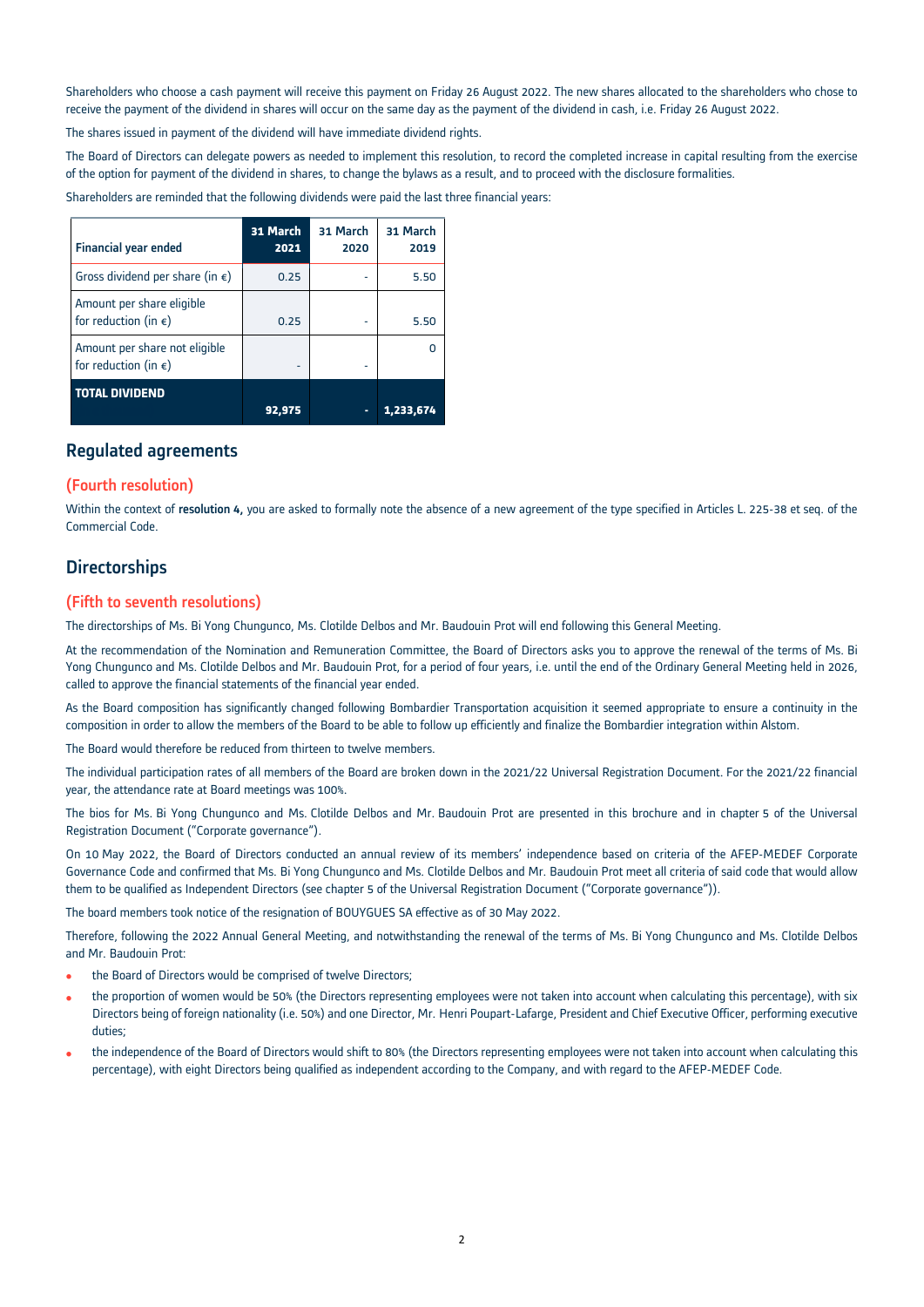# Remuneration policies

## (Eighth and ninth resolutions)

You are being asked to approve, in conformity with the provisions of Article L. 22-10-8 of the Commercial Code, the remuneration policy for the corporate officers of your Company, namely:

- the remuneration policy for the President and CEO (resolution 8);
- the remuneration policy for members of the Board of Directors (resolution 9),

as these items are presented in the Company's 2021/22 Universal Registration Document, in chapter 5, in the sections "Guiding principles of the remuneration policy for corporate officers/Remuneration policy for the President and CEO/Remuneration policy for members of the Board of Directors".

# Information mentioned in Article L. 22-10-9 (I) of the Commercial Code – Say on pay ex post global

#### (Tenth resolution)

As concerns resolution 10, you are being asked, in conformity with the provisions of Article L. 22-10-34 (I) of the Commercial Code, to approve information relating to the remuneration of the President and CEO and the members of the Board of Directors for the 2021/22 financial year, as this information is described in the Company's 2021/22 Universal Registration Document, in chapter 5, in the section "Components of remuneration paid during or attributed to the 2021/22 financial years to corporate officers".

# Approval of the fixed, variable, and exceptional elements comprising the total remuneration and benefits of any kind, paid during the previous year or attributed to the same year to Mr. Henri Poupart-Lafarge, President and CEO

#### (Eleventh resolution)

You are being asked to approve, in conformity with Article L. 22-10-34 (II) of the Commercial Code the fixed, variable, and exceptional elements making up the total remuneration and benefits of any kind, paid during the previous year or attributed to the same year to Mr. Henri Poupart-Lafarge, President and CEO.

The actual payment of variable compensation linked to the goals set by the Board of Directors for the 2021/22 financial year is contingent on this resolution being approved.

All components paid during or attributed to the 2021/22 financial year to Mr. Henri Poupart-Lafarge, President and CEO, are detailed in the Company's 2021/22 Universal Registration Document, under chapter 5, in the section "Remuneration paid during or attributed to the 2021/22 financial year to Mr. Henri Poupart-Lafarge, President and CEO".

We ask that you approve these items.

# Share buyback program

#### (Twelfth resolution)

The General Meeting of 28 July 2021 authorized the Board of Directors to repurchase the Company's shares for a period of eighteen months.

This authorisation was not used during the financial year, and you are being asked to renew it, for a new period of eighteen months as of this meeting, so that the Company has the capacity to buy back its shares at all times, except during a period of public offering of the Company's shares, initiated by a third party, and until that offer period ends, particularly in view of:

- proceeding with the eventual withdrawal of the shares acquired according to the authorisation granted or to be granted by the Extraordinary General Meeting;
- to ensure coverage of the share purchase option plans and/or the free share allocation plans (or similar plans) that benefit the employees and/or the corporate officers of the Company, of a controlled company pursuant to Article L. 233-16 of the Commercial Code, or of an affiliate company pursuant to Article L. 225-180 or L. 225-197-2 of the Commercial Code, and any allocations of shares for a company or group savings plan (or similar plan) within the scope of the sharing of profits of the Company and/or any other forms of allocation of shares by assignment or transfer to employees and/or corporate officers of the Company, a controlled company, or an affiliate company;
- to retain the shares purchased and to dispose of them, transfer them, pay them out, or subsequently trade them as part of potential external growth, merger, demerger, or contribution operations within the limit set out by the law;
- to ensure coverage of securities giving the right to allocate shares in the Company within the scope of the current regulations;
- to support the secondary market and the liquidity of the Alstom share through an investment service using a liquidity contract based on the practices permitted by the regulations, noting that within this framework, the number of shares included when calculating the above limit corresponds to the number of shares purchased, less the number of shares resold;
- to implement any market practice permitted by law or the French Financial Markets' Authority, and, more generally, to carry out any operation according to the regulations in force.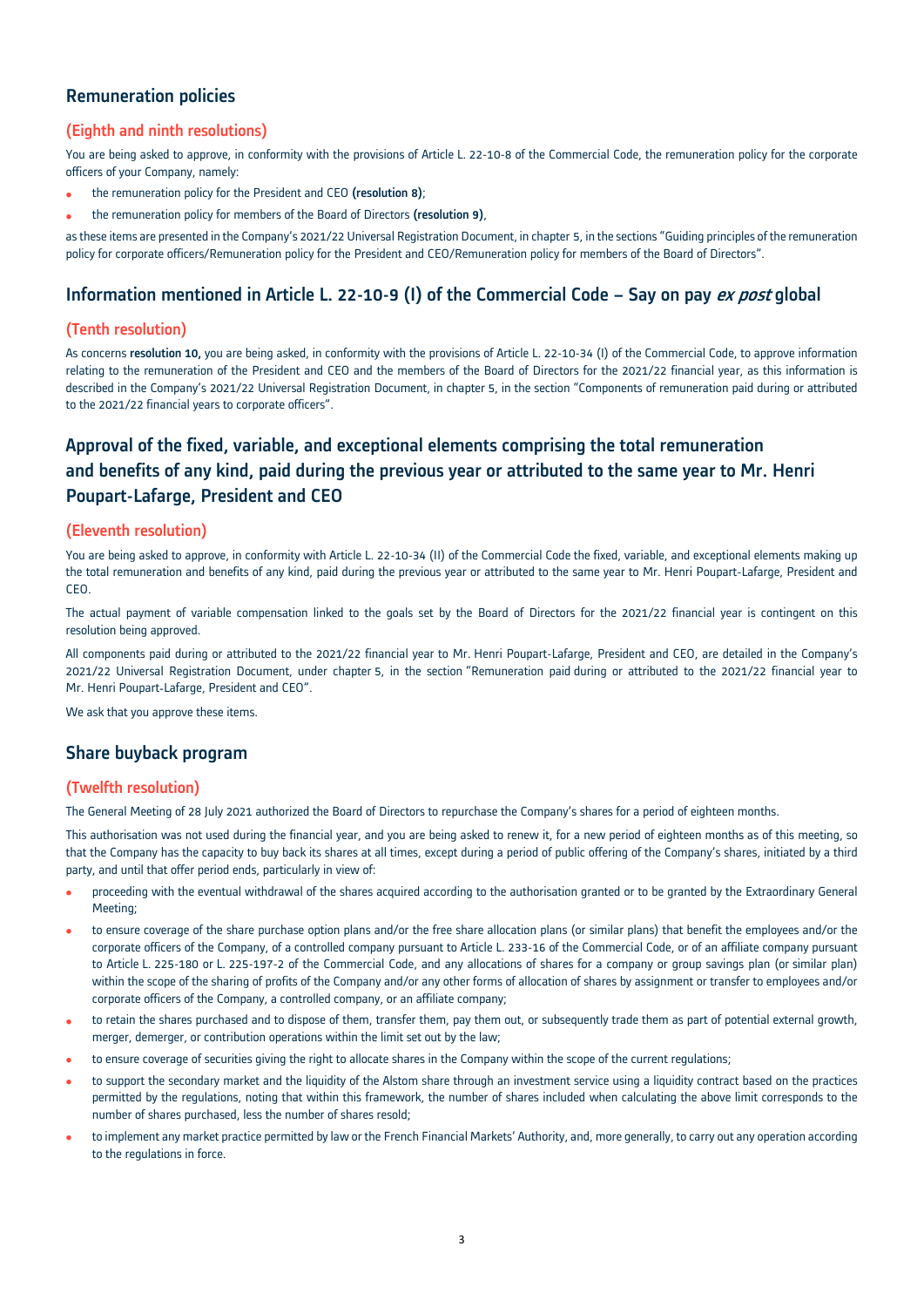Acquisitions, disposals, transfers, or trades of these shares may be carried out in part or in full in accordance with the regulations set out by the market authorities, on regulated or private markets, including multilateral negotiation systems (MNS), or via a systematic internaliser by any means, including by transfer of blocks of securities, by using or exercising any financial instrument, derivative product, and in particular by putting in place optional operations such as the purchase and sale of options, or by transferring shares following the issue of securities that provide access to the Company's capital by means of conversion, exchange, reimbursement, or the exercise of warrants, either directly or indirectly via an investment services provider, or in any other manner (with no restrictions on the part of the program on repurchases being made using any one of these means) and at all times within the limits set out by the laws and the regulations in force. The part of the program carried out in the form of a block can involve the entirety of the program.

The authorisation that would be granted to the Board of Directors includes the limits relating to:

- $\bullet$  the maximum repurchase price per share ( $\epsilon$ 45);
- the maximum amount allocated to implementing the buyback program (€840,131,415 based on the capital as of 31 March 2022);
- the volume of shares that could be repurchased (5% of your Company's capital at the date of purchasing these shares).

Each year, the Board of Directors shall inform the General Meeting of shareholders of the transactions performed, where applicable within the context of this resolution, in conformity with Article L. 225-211 of the Commercial Code.

The description of the share buyback program is presented in chapter 7 of the Universal Registration Document ("Supplementary Information").

# **EXTRAORDINARY PORTION**

### Capital decrease through the cancellation of treasury shares

#### (Thirteenth resolution)

The purpose of resolution 13 is to authorize for a period of twenty-six months the Board of Directors to reduce the share capital within the limit of 10% of the amount of such share capital by cancelling all or some of the shares that may be repurchased by the Company under any authorisation to repurchase shares granted by the General Shareholders' Meeting, and in particular resolution 12 of this General Meeting submitted for your approval. This authorisation would replace the authorisation granted by the General Meeting held on 28 July 2021 in its resolution 13, which has not been used.

# Financial delegations and authorisations

#### (Fourteenth to twenty-fourth resolutions)

The Board of Directors wishes to have the necessary delegations to proceed, if it deems it necessary, with any issues that may prove necessary in the context of financing the Company's activities.

This is why you are asked to renew all the delegations and authorisations in this respect. You will find the table of current delegations and authorisations granted by the General Meeting to the Board of Directors and the status of their use in chapter 7 of the Universal Registration Document.

In addition, you are asked to decide on a delegation of authority to increase the capital for the benefit of members of a Company savings plan, in accordance with the regulations in force.

# Delegation of competence to the Board of Directors to increase the Company's share capital by incorporation of reserves, profits and/or premiums

#### (Fourteenth resolution)

You are being asked to grant to the Board of Directors, for a period of twenty-six months, the authority to decide to increase the share capital, on one or more occasions, at the times and in accordance with the terms and conditions that it shall determine, by incorporation into the capital of reserves, profits, premiums or other sums whose capitalisation would be permitted, by the issue and free allocation of shares or by increasing the par value of the existing ordinary shares, or a combination of these two methods.

The nominal amount of the capital increase resulting from this delegation could not exceed the nominal amount of €911,000,000 (representing approximately 35% of the existing share capital as of 31 March 2022).

This amount would not include the nominal amount of the capital increase necessary to preserve, in accordance with the law and, where applicable, with the contractual stipulations providing for other methods of preservation, the rights of holders of rights or securities giving access to the Company's capital.

This ceiling would be independent of all the ceilings provided for by the other resolutions of this meeting.

The Board of Directors would have all powers to implement this delegation and, in general, to take all measures and carry out all formalities required for the successful completion of each capital increase, to record the completion thereof and to amend the Articles of Association accordingly.

This delegation of authority shall cancel and supersede, as of the day of the meeting, any unused portion of any previous delegation for the same purpose.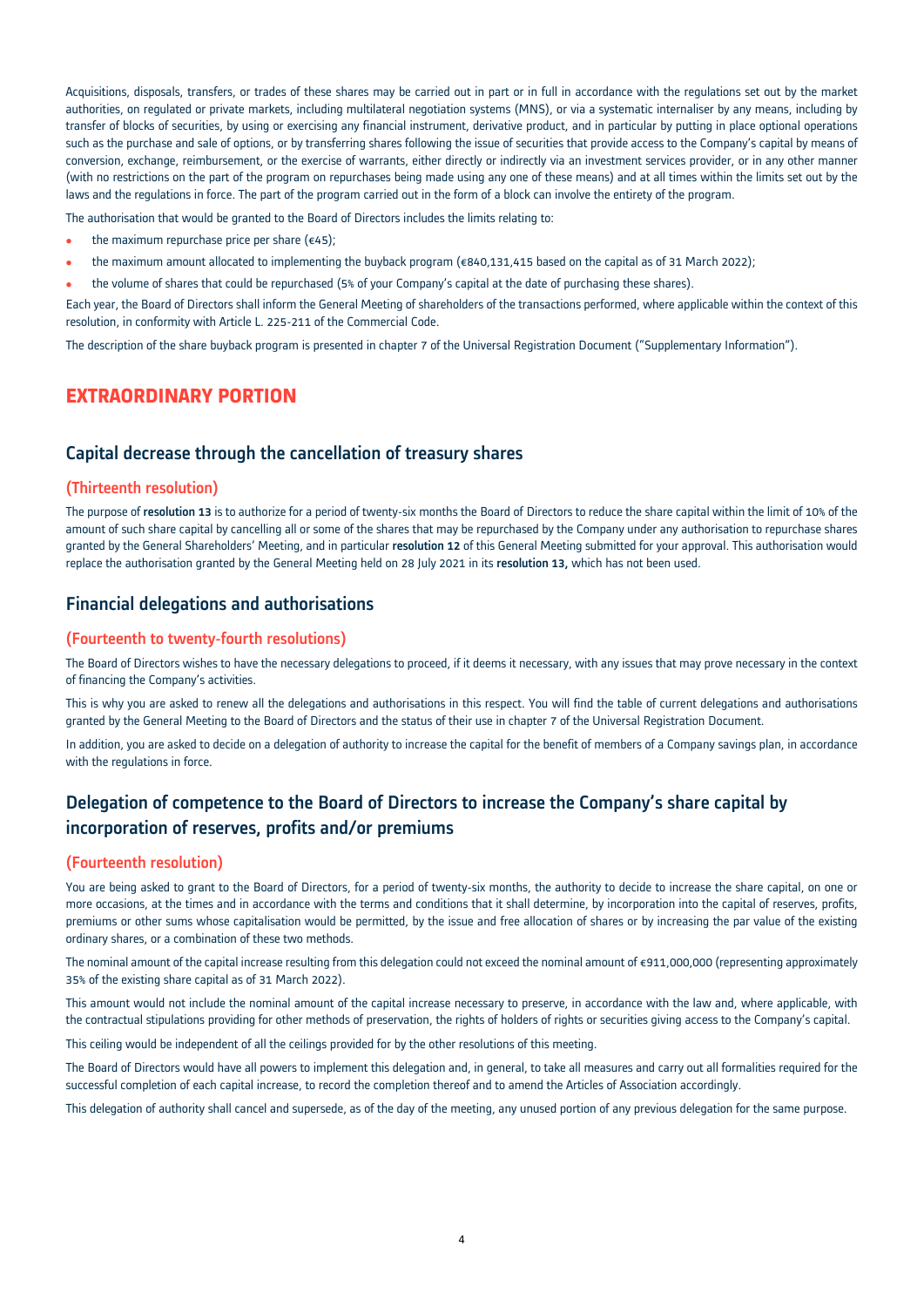# Delegations of competence to issue ordinary shares and/or securities giving access to the capital (of the Company or a subsidiary) and/or to debt securities, with or without the preferential subscription right, in particular by way of a public offer, within the framework of a public exchange offer or by way of an offer referred to in 1° of Article L. 411-2 of the French Monetary and Financial Code (usable only outside the periods of a public offer)

### (Fifteenth to eighteenth resolutions)

Resolution 15 proposes to the shareholders to replace the delegation of competence granted by the Combined General Meeting held on 28 July 2021 in its resolution 20, which was not used, by a new delegation granting the Board of Directors for a new twenty-six month period the authority to decide to carry out, on one or more occasions, the issuance of, in any currency and on any financial market and with shareholders' preferential subscription rights maintained, ordinary shares and/or securities granting access to the share capital and/or debt securities of the Company (bonds convertible or redeemable for shares, shares with attached warrants, or bonds with redeemable warrants, etc.) or those of a company of which it directly or indirectly owns more than half the share capital, within the limit of an aggregate nominal capital increase amount of nine hundred and eleven million euros (€911,000,000) (exclusive of the preservation of rights) representing approximately 35% of the share capital at 31 March 2022 and a nominal amount of one billion five hundred million euros (€1,500,000,000) (or its equivalent in any other currency) in respect of debt securities.

This delegation also enables free grants of warrants to be carried out.

The nominal amount of the capital increase of nine hundred and eleven million euros (€911,000,000) constitutes an overall limit against which the nominal amount of the capital increase that could be issued without preferential rights pursuant to resolutions 16, 17, 18, 23 and 24, as well as the resolution 17 of the Combined General Meeting held on 28 July 2021, would be counted.

The nominal amount of debt securities that may be issued pursuant to resolutions 16 and 18 counts against the one billion five hundred million euros (€1,500,000,000) nominal amount set in respect of debt securities.

In resolutions 16 and 18, it is proposed to the shareholders to delegate to the Board of Directors the competence to proceed with the issuance of, on one or more occasions, the securities referred to in resolution 15 for the same duration (but with shareholders' preferential subscription rights cancelled) via a public offering in France or abroad (resolution 16) or via an offering referred to in paragraph 1 of Article L. 411-2 of the French Monetary and Financial Code, i.e., an offering of financial instruments addressed exclusively to a limited circle of investors acting on their own account or to qualified investors (resolution 18), with the ability to grant to shareholders a priority period in the case of a public offering, within the limit, for each resolution, of an aggregate capital increase amount of two hundred and sixty million euros (€260,000,000) (exclusive of the preservation of rights) representing approximately 10% of the share capital at 31 March 2022 and a nominal amount of one billion euros (€1,000,000,000) (or its equivalent in any other currency) in respect of debt securities, and within the limit set forth in article L 225-136.

Resolution 16 would cancel and replace the delegation of the same nature granted by the General Meeting held on 28 July 2021 in the twenty-first resolution, which was not used.

Resolution 18 would cancel and replace the delegation of the same nature granted by the General Meeting held on 28 July 2021 in the twenty-second resolution, which was not used.

The nominal capital increase amount of two hundred and sixty million euros (€260,000,000) which applies to each of these two resolutions would constitute a cap for issuances without preferential subscription rights that could be carried out under resolutions 16, 17, 18, 23 and 24.

This nominal amount would count against the aggregate cap on capital increases laid down by resolution 15.

The nominal amount of the debt securities that could be issued through issuances with preferential subscription rights cancelled would count against the aggregate cap on debt securities set in respect of issuances with preferential subscription rights provided for in resolution 15.

The ability to issue these securities without preferential subscription rights would allow the Board of Directors to seize issuance opportunities more rapidly in light of the evolution of the financial markets, the Group's strategy and its financing needs – notably for new acquisitions – or to be able to issue on French and international financial markets simultaneously without scheduling restrictions.

The issue price for the shares issued without preferential subscription rights based on these delegations would be at least equal to the weighted average trading price over the last three trading days on the regulated market of Euronext Paris preceding the commencement of the public offering, less, as the case may be, a discount of no more than 10%.

In resolution 17, it is proposed that you delegate to the Board of Directors the power to decide to issue ordinary shares and/or securities granting access to the capital and/or debt securities of the Company, in consideration of securities tendered to a public exchange offer initiated in France or abroad by the Company for the securities of another company.

The nominal amount of the capital increases that may be carried out (either immediately or in the future in the case of an issue of securities giving access to the share capital) under this resolution might not exceed a nominal amount of 260 million euros (€260,000,000) (excluding preservation of rights) representing approximately 10% of the share capital as at 31 March 2022.

This nominal amount would be deducted from the cap for issues without preferential subscription rights that may be carried out under resolutions 16, 17, 18, 23 and 24, as well as from the aggregate cap for capital increases set by resolution 15.

The Board of Directors would have, under the conditions set out in Article L. 22-10-54 of the French Commercial Code and within the limits set above, the powers necessary to draw up the list of securities contributed to the exchange, set the terms of issue, the price and the exchange ratio, as well as where applicable, the amount of the cash balance to be paid, and to determine the terms of issue.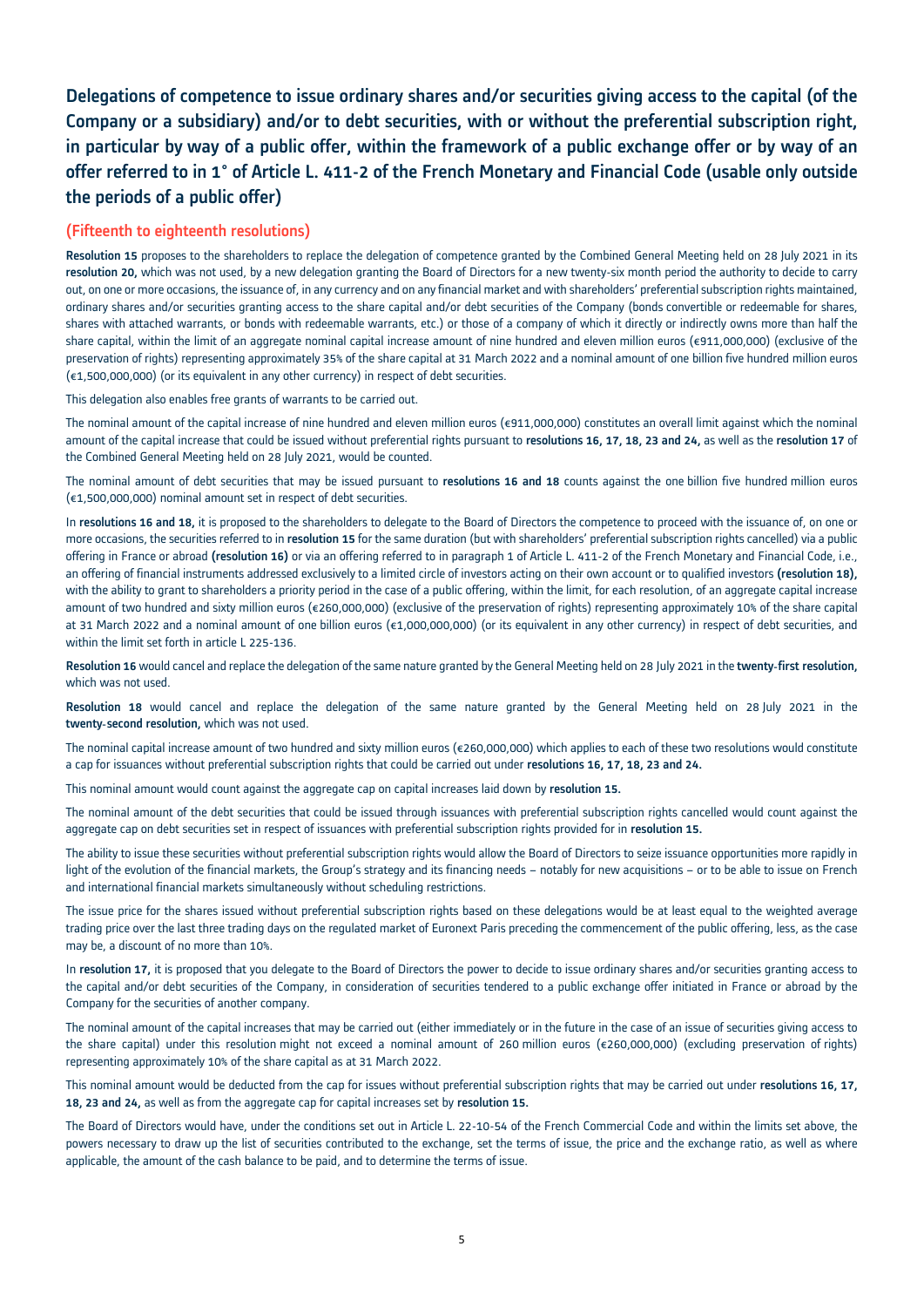The Board of Directors might use these delegations of competence at any time. However, if a third party files a draft public offering covering the Company's shares, the Board of Directors might not, during the entirety of the offering period, decide to implement these delegations of competence without the General Meeting's prior authorisation.

# Employee profit-sharing and incentive schemes (usable only outside public offer periods)

### (Nineteenth and twentieth resolutions)

In resolutions 19 and 20, in accordance with the provisions of Article L. 225-129-6 of the French Commercial Code, it is proposed that you renew the delegations relating to capital increases for employee shareholding operations that were granted to the Board of Directors by the Combined General Meeting of the Company held on 28 July 2021, within the limit of a common global ceiling that would remain set at 2% of the capital on the date of the General Meeting.

The purpose of these delegations is to develop employee shareholding, which stands at 1.43% of the Company's share capital as at 31 March 2022 (directly or through the Alstom Mutual Fund).

These delegations have not been used since they were granted by the Combined General Meeting of 28 July 2021.

In resolution 19, we propose that you cancel the delegation granted by the Combined General Meeting of 28 July 2021 in resolution 15 and renew it by delegating to the Board of Directors, for a period of twenty-six months, the power to decide to carry out, except during the period of a public offer for the Company's securities and until the end of the offer period, capital increases reserved for members of a company savings plan within the Company and/or related companies or economic interest groups up to a limit of 2% of the Company's share capital as at the date of the meeting (excluding preservation of rights), it being specified that the nominal amount of the shares issued pursuant to resolution 20 of this General Meeting (excluding preservation of rights) shall be counted against this limit, if applicable.

We ask you to cancel, in favour of these members, the preferential subscription right of the shareholders to the shares and securities that may be issued in the framework of this delegation.

The subscription price of the shares issued may not be more than 30% (or 40% when the period of unavailability provided for by the plan pursuant to Articles L. 3332-25 and L. 3332-26 of the French Labour Code is greater than or equal to ten years) lower than the average of the prices quoted for the Company's shares on the regulated market of Euronext in Paris during the twenty trading sessions preceding the date of the decision setting the date of opening of subscriptions, nor higher than this average; it being specified that in the event of a legislative change, the maximum discount amounts provided for by the legal or regulatory provisions applicable on the date of the issue shall automatically replace the abovementioned discounts. However, the Board of Directors may, if it deems it appropriate, reduce or eliminate the discount thus granted, in order to take into account, inter alia, the legal, accounting, tax and social security regimes applicable outside France.

Provision could be made for the free allocation of shares or other securities giving access to the Company's capital within the limits provided for by the regulations in force by way of a matching contribution and/or in substitution for all or part of the discount.

In addition, in resolution 20, we propose that you cancel the delegation granted by the Combined General Meeting of 28 July 2021 in resolution 16 and renew it by delegating to the Board, for a period of eighteen months, the power to carry out, except during the period of a public offer for the Company's securities and until the end of the offer period, capital increases reserved for the category of beneficiaries meeting the following characteristics: (i) any entity held by a bank or any bank, which, at the request of the Company, participates in the implementation of a structured offer for employees and corporate officers of entities affiliated to the Company under the conditions set out in Articles L. 225-180 and L. 233-16 of the French Commercial Code, incorporated outside France; (ii) or/and employees and corporate officers of entities affiliated to the Company under the conditions set out in Articles L. 225-180 and L. 233-16 of the French Commercial Code, incorporated outside France; (iii) or/and mutual funds (OPCVM) or any other employee shareholding vehicle invested in the Company's securities, irrespective of whether it is a legal entity, and the unit-holders and shareholders of which will be the persons referred to in (ii) above.

We therefore ask you to waive the preferential subscription right of shareholders to shares issued pursuant to this delegation and reserve the right to subscribe to the category of beneficiaries with the characteristics listed above.

Such a capital increase would allow employees and corporate officers of companies affiliated to the Company incorporated outside France to benefit from an offer as close as possible, in terms of economic profile, to that offered to the other employees of the Group pursuant to the use of the resolution 19 or, as the case may be, an offer benefiting from favourable treatment under local law.

The maximum nominal amount of the capital increases that may be carried out by virtue of this delegation shall be limited to 0.6% of the Company's share capital on the date of this meeting, to be deducted from the ceiling referred to in resolution 19, so that the maximum nominal amount of the capital increase that may result from this resolution and resolution 19 or any similar resolution that may succeed it shall not exceed 2% of the Company's share capital on the date of this General Meeting (excluding the preservation of rights).

The subscription price of the new shares issued may not be more than 30% lower (or any other amount in the event of a change in the legal or regulatory provisions applicable on the day of the issue under resolution 19) than the average of the prices quoted for the Company's shares on the regulated market of Euronext in Paris during the twenty trading days preceding the day of the decision setting the opening date for the subscription to a capital increase carried out pursuant to resolution 19. The Board of Directors may, if it deems appropriate, reduce or eliminate any discount thus granted in order to take into account, inter alia, the legal, accounting, tax and social security regimes applicable in countries outside France (for example, those of the Share Incentive Plan in the United Kingdom or section 423 of the US Tax Code).

The Board of Directors would have full powers, with the option of sub-delegation under the conditions provided by law, to implement these delegations.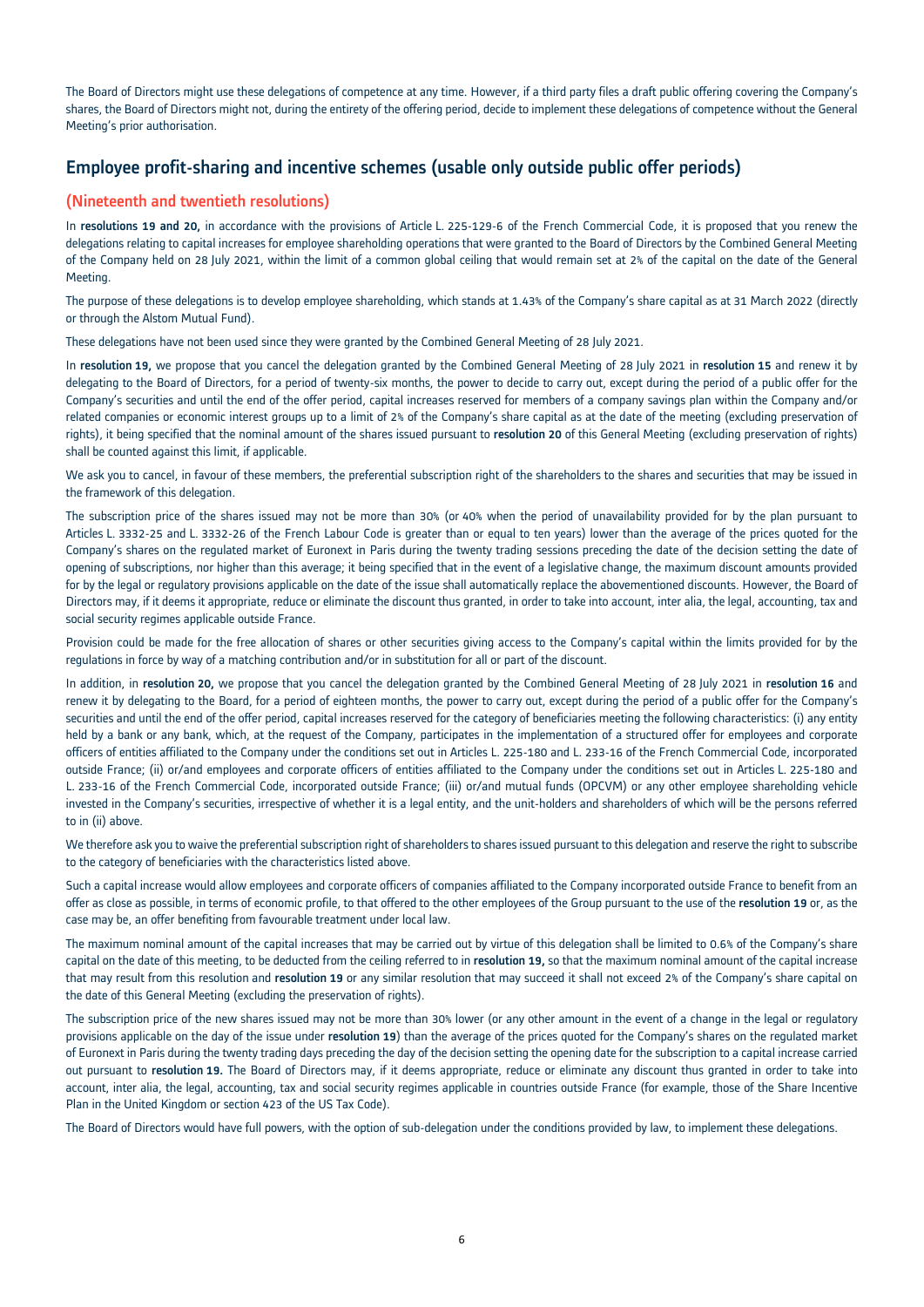The Board of Directors may make use of these delegations of authority at any time; however, in the event of a public offer being made by a third party for the Company's securities, the Board of Directors may not, for the duration of the offer period, decide to implement these delegations of authority, unless previously authorised by the General Meeting.

# Authorisation, in the event of an issue with cancellation of the shareholders' preferential subscription rights, to set, within the limit of 10% of the share capital per year, the issue price in accordance with the conditions determined by the General Meeting (can only be used outside public offer periods)

### (Twenty-first resolution)

In resolution 21, it is proposed that you authorize the Board of Directors, which decides on an issue of ordinary shares or securities granting access to the capital with cancellation of the preferential subscription rights by public offer (resolution 16), including the offers referred to in paragraph 1 of Article L. 411-2 of the French Monetary and Financial Code (private placement, resolution 18), subject to the provisions of paragraph 2 of Article L. 22-10-52 of the French Commercial Code, to derogate, within the limit of 10% of the share capital per year, from the conditions for setting the price provided for in accordance with the aforementioned terms and conditions, and to set the issue price of the equity securities to be issued in accordance with the following terms and conditions:

- a) for equity securities to be issued immediately, the Board of Directors can choose between the following two methods: an issue price equal to the average share prices recorded over a period of six months preceding the commencement of the offer to the public or an issue price equal to the weighted average market price on the day preceding the commencement of the offer to the public (1 day VWAP), with a maximum discount of 10% so that the Company can have the room for maneuvering necessary to finance its growth strategy and seize market opportunities;
- b) for securities to be issued on a deferred basis, the issue price will be such that the sum the Company receives immediately plus the amount it could potentially receive in the future is at least equal to, for each share, the amount referred to in point a) above.

These price-setting terms would enable to set the appropriate price with respect to the economic and financial situation of the Company at the date of the operation.

The Board of Directors might use this authorisation at any time. However, if a third party files a draft public offering covering the Company's shares, the Board of Directors might not, during the entirety of the offering period, decide to implement this authorisation without the General Meeting's prior authorisation.

# Authorisation to increase issues amount (can only be used outside public offer periods)

#### (Twenty-second resolution)

You are requested, under the terms of resolution 22, to approve that, for each of the issues of ordinary shares and/or securities decided pursuant to resolutions 15 to 20, the number of securities to be issued may be increased under the conditions provided for by Articles L. 225-135-1 and R. 225-118 of the French Commercial Code and within the limits of the amounts set by the General Meeting.

Thus, the number of shares may be increased within thirty days of the closing of the subscription period by up to 15% of the initial issue and at the same price as the initial issue, within the limits of the amounts set by the General Meeting.

The Board of Directors may not, without prior authorisation by the General Meeting, use this authorisation as from the filing by a third party of a draft public offer for the Company's securities until the end of the offer period.

# Delegation to be granted to the Board of Directors to increase the capital by issuing ordinary shares and/or securities giving access to the share capital within the limit of 10% of the share capital as compensation for contributions in kind made up of shares or securities granting access to the Company's share capital (can only be used outside public offer periods)

#### (Twenty-third resolution)

In resolution 23, we propose that you cancel the previous delegation granted by the Combined General Meeting of 28 July 2021 in the resolution 23 and renew this delegation in view of granting the Board of Directors the power to carry out capital increases intended, outside the context of a public exchange offer, to remunerate contributions in kind granted to the Company and relating to equity securities or securities grating access to the capital.

The existing delegation was not used during the financial year ended 31 March 2022.

In the context of the renewal of this delegation, the capital increases would remain limited to 10% of the capital, not taking into account the nominal amount of the capital increase necessary to preserve, in accordance with the law and, if applicable, the contractual provisions providing for other methods of preservation, the rights of the holders of rights or securities grating access to the Company's capital; and in the event of use of this delegation, the Board of Directors would rule on the report of a contribution auditor in accordance with the conditions provided for by law.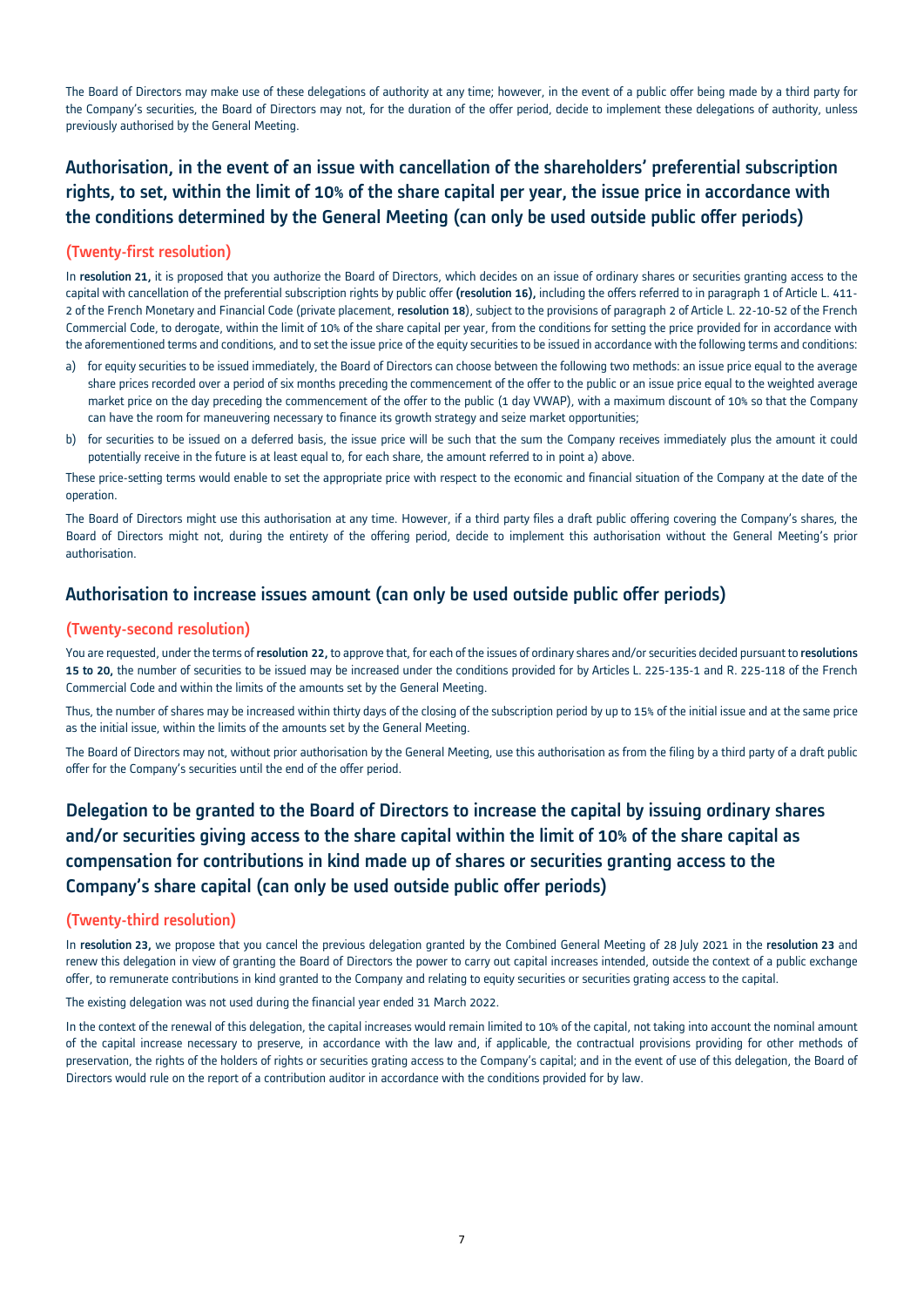This maximum amount of capital increase would not be autonomous and would be deducted from the cap of 260 million euros (€260,000,000) for issues without preferential subscription rights that may be carried out pursuant to resolutions 16, 17, 18, 23 and 24, as well as from the overall limit for capital increases of nine hundred and eleven million euros (€911,000,000) set by resolution 15.

The term of validity of this delegation would be set at twenty-six months.

The Board of Directors may use this delegation of authority at any time. However, if a third party files a draft public offering covering the Company's shares, the Board of Directors may not, during the entirety of the offering period, decide to implement this delegation of competence without the General Meeting's prior authorisation.

# Delegation of competence to be granted to the Board of Directors to issue shares of the Company subsequent to the issuance by the Company's subsidiaries of securities granting access to the Company's share capital; with shareholders' preferential subscription rights cancelled (can only be used outside public offer periods)

#### (Twenty-fourth resolution)

In resolution 24, the Board of Directors proposes to the General Meeting to delegate to the Board of Directors its competence to decide to issue, on one or more occasions, ordinary shares of the Company as a result of the issuance by one or more companies of which the Company directly or indirectly owns more than half of the share capital of securities granting access to the Company's ordinary shares in accordance with the provisions of Article L. 228-93 of the French Commercial Code, within the limit of a maximum nominal amount which may not exceed two hundred and sixty million euros (€260,000,000) (exclusive of the preservation of rights) representing approximately 10% of the share capital at 31 March 2022 or the equivalent of such amount in any other currency or monetary unit established with reference to several currencies.

The issuance of such securities would be authorized by the Extraordinary General Shareholders' Meeting of the relevant subsidiary and the issuance of shares of the Company to which such securities would grant entitlements would be decided at the same time by the Board of Directors on the basis of resolution 24.

This nominal amount of capital increase would be deducted from the limit of 260 million euros (€260,000,000) for issues without preferential subscription rights that may be carried out by virtue of resolutions 16, 17, 18, 23 and 24, as well as from the overall limit for capital increases of nine hundred and eleven million euros (€911,000,000) set by resolution 15.

The amount paid on issue or that may subsequently be paid to the Company should comply, for each share issued as a result of the issue of the securities referred to above, with the regulatory provisions applicable on the day of issue (with a discount on the weighted average of the prices of the last three stock market sessions on the regulated market of Euronext Paris prior to the start of the public offer that may not exceed 10%), after correction, if necessary, of this amount to take into account the difference in dividend date.

The Board of Directors might use this delegation of competence at any time. However, if a third party files a draft public offering covering the Company's shares, the Board of Directors might not, during the entirety of the offering period, decide to implement this delegation of competence without the General Meeting's prior authorisation.

# **ORDINARY PORTION**

### **Formalities**

#### (Twenty-fifth resolution)

Lastly, the twenty-fifth and last resolution aims to allow the legal formalities following this meeting to be fulfilled.

Saint-Ouen-sur-Seine, 10 May 2022 The Board of Directors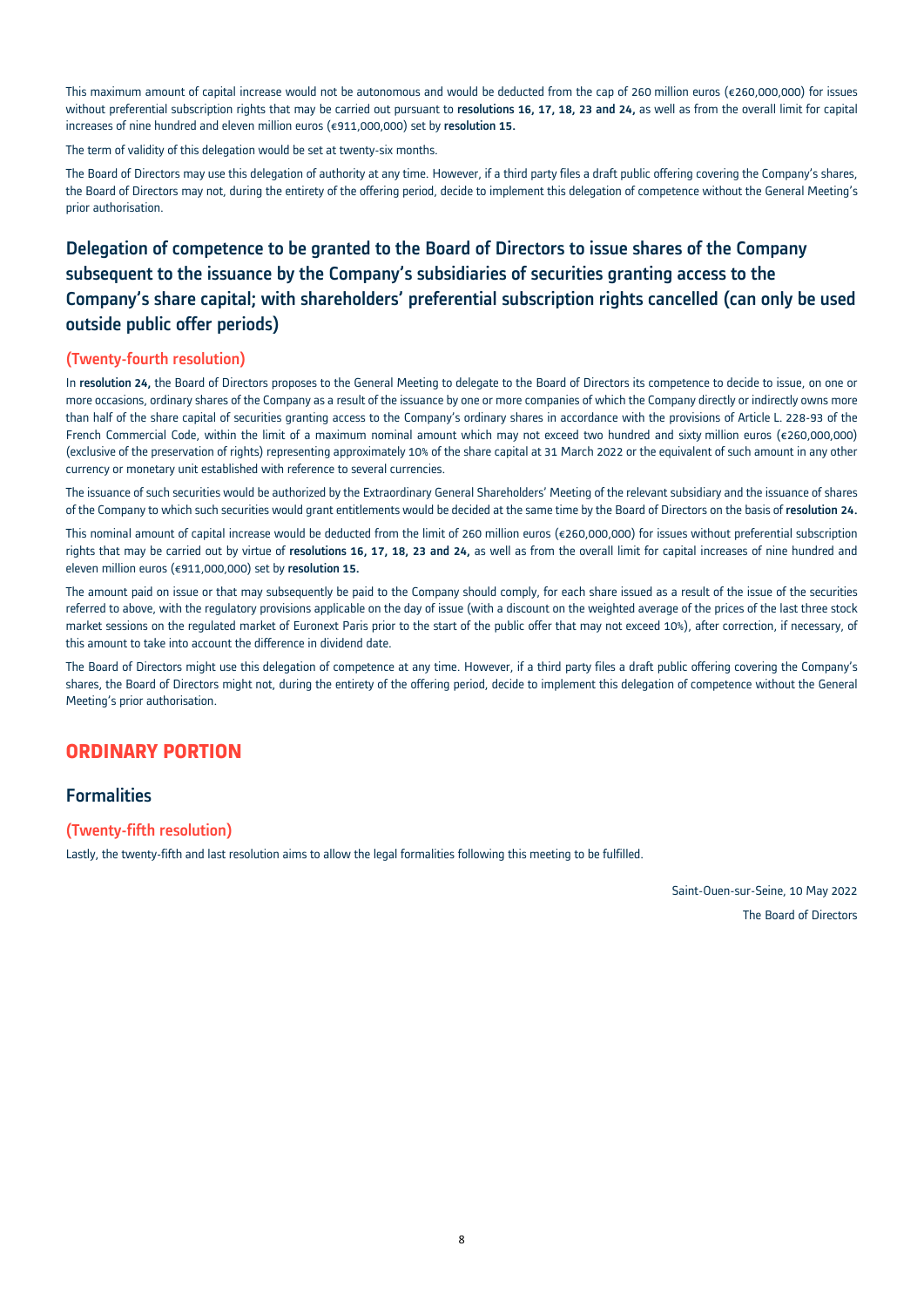# **TABLE OF FINANCIAL DELEGATIONS AND AUTHORISATIONS VALID AT 31 MARCH 2022\***

|                                                                                                                                                                                                                                                                                                                                                                                                                                   | Date of the                        | <b>Duration</b>           | <b>Ceiling (nominal</b>                                                                                                                            |            |
|-----------------------------------------------------------------------------------------------------------------------------------------------------------------------------------------------------------------------------------------------------------------------------------------------------------------------------------------------------------------------------------------------------------------------------------|------------------------------------|---------------------------|----------------------------------------------------------------------------------------------------------------------------------------------------|------------|
| Nature of the delegation/authorisation                                                                                                                                                                                                                                                                                                                                                                                            | <b>GM</b>                          | and maturity              | amount)                                                                                                                                            | <b>Use</b> |
| Delegation of authority to decide to increase the cap-<br>ital by issuing ordinary shares and/or any securities<br>giving immediate and/or future access to the share<br>capital of the Company or a subsidiary and/or by in-<br>corporation of premiums, reserves, profits or other<br>items, while maintaining the preferential subscrip-<br>tion right**                                                                       | 28/07/21<br>(20th reso-<br>lution) | 26 months<br>(27/09/2023) | Shares: €911,000,000<br>(approximately 35% of<br>the<br>capital<br>at<br>$30/06/21)^{(1)}$<br>Debt<br>securities:<br>€1,500,000,000 <sup>(2)</sup> | None       |
| Delegation of authority to decide to increase the cap-<br>ital by issuing ordinary shares and/or any securities<br>giving immediate and/or future access to the share<br>capital of the Company or a subsidiary and/or with<br>cancellation of the preferential subscription right by<br>way of a public offer (excluding the offers referred to<br>in item 1 of Article L. 411-2 of the French Monetary<br>and Financial Code)** | 28/07/21<br>(21st resolu-<br>tion) | 26 months<br>(27/09/2023) | Shares:<br>€260,000,000<br>(3)<br>Debt<br>securities:<br>€1,000,000,000 <sup>(4)</sup>                                                             | None       |
| Delegation of authority to decide to increase the cap-<br>ital by issuing ordinary shares and/or any securities<br>giving immediate and/or future access to the share<br>capital of the Company or a subsidiary and/or with<br>cancellation of the preferential subscription right by<br>means of an offer referred to in item 1 of Article L.<br>411-2 of the French Monetary and Financial Code<br>(private placement)**        | 28/07/21<br>(22nd reso-<br>lution) | 26 months<br>(27/09/2023) | €260,000,000<br>Shares:<br>(3)<br>Debt<br>securities:<br>€1,000,000,000 <sup>(4)</sup>                                                             | None       |
| Delegation of authority to issue shares or any securi-<br>ties giving immediate and/or future access to the<br>Company's capital as compensation for contributions<br>in kind consisting of shares or securities giving access<br>to the Company's capital**                                                                                                                                                                      | 28/07/21<br>(23rd reso-<br>lution) | 26 months<br>(27/09/2023) | Shares: 10% of the cap-<br>ital on the day of the<br>decision to issue $(3)$                                                                       | None       |
| Authorisation to increase the amount of issues in the<br>event of a capital increase with or without preferen-<br>tial subscription rights**                                                                                                                                                                                                                                                                                      | 28/07/21<br>(24th reso-<br>lution) | 26 months<br>(27/09/2023) | 15% of the initial issue<br>and within the limits of<br>the ceilings set by the<br>General Meeting <sup>(3)(4)</sup>                               | None       |
| Authorisation to set the issue price in the event of a<br>capital increase with cancellation of preferential sub-<br>scription rights by public offer (including private<br>placement) within the limit of 10% of the capital per<br>year**                                                                                                                                                                                       | 28/07/21<br>(25th reso-<br>lution) | 26 months<br>(27/09/2023) | (3)(4)                                                                                                                                             | None       |
| Delegation of authority to issue shares and securities<br>giving access to the Company's capital without pref-<br>erential subscription rights in the event of a public<br>exchange offer initiated by the Company**                                                                                                                                                                                                              | 28/07/21<br>(26th reso-<br>lution) | 26 months<br>(27/09/2023) | €260,000,000<br>Shares:<br>(3)                                                                                                                     | None       |
| Delegation of authority to issue shares in the Com-<br>pany without preferential subscription rights follow-<br>ing the issue by subsidiaries of securities giving ac-<br>cess to the Company's capital**                                                                                                                                                                                                                         | 28/07/21<br>(27th reso-<br>lution) | 26 months<br>(27/09/2023) | €260,000,000<br>Shares:<br>(3)                                                                                                                     | None       |
| Delegation of authority to increase the capital by is-<br>suing ordinary shares and/or securities giving access<br>to the capital with cancellation of preferential sub-<br>scription rights in favour of members of a PEE**                                                                                                                                                                                                      | 28/07/21<br>(15th reso-<br>lution) | 26 months<br>(27/09/2023) | 2% of capital on the day<br>of the GM(5)                                                                                                           | None       |
| Delegation of authority to decide on a capital increase<br>reserved for a category of beneficiaries <sup>(6)</sup> without<br>preferential subscription rights**                                                                                                                                                                                                                                                                  | 28/07/21<br>(16th reso-<br>lution) | 18 months<br>(27/01/2023) | 0.5% of capital on the<br>day of the GM(5)                                                                                                         | None       |